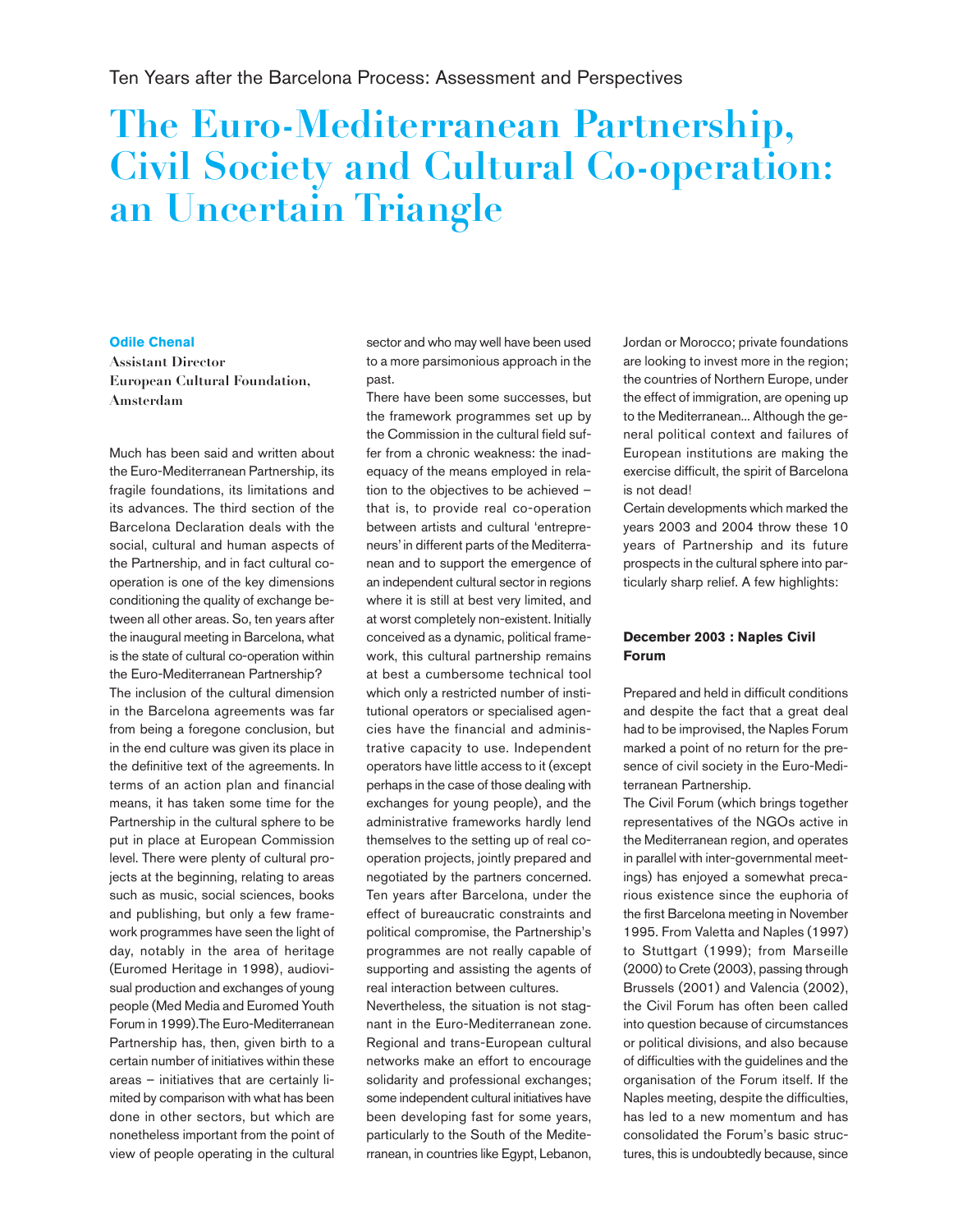September 11 and the occupation of Iraq, it has been driven by a greater sense of urgency; but also to a great extent because it has been able to rely on the support of the non-governmental Euromed Platform. Bringing together representatives of associations, trade unions, networks and foundations, the Platform will now be the permanent

#### **STRENGTHENING THE ROLE OF CIVIL SOCIETY**

The year 2005 should witness a new stage in the process of setting up the Euro-Mediterranean Partnership (EMP).

The Euro-Mediterranean co-operation opened up by the Barcelona Conference gave rise to great hopes. In effect, for the first time the member states of the Union and their neighbours on the shores of the Mediterranean displayed a will to set in motion a process of co-operation on a wide variety of fronts. For the first time, issues as fundamental as economic co-operation; fair trade; sustainable development and environmental protection; human, social, cultural or political rights; the rule of law and democracy; peace and security in the region, etc., were clearly addressed in a document backed by all signatories. But above all it was the first time states in the region had solemnly undertaken to strengthen the role of civil society, thereby recognising not only the right of men and women to organise themselves entirely independently of the State, but also acknowledging their eminently crucial role in the construction of this Partnership.

In this way, very many of us believed that, despite criticisms that may have been vented with regard to the need for such a Partnership, the Declaration nevertheless "opened up new possibilities and created conditions and opportunities which civil society can seize with both hands…."

Unfortunately, to date, the practical application of the process has been very limited. The overall approach has remained virtual and the essential issues of peace, democratic and social rights, the environment and sustainable development have remained confined to fine words at the end of speeches.

The role of civil society, although mentioned many times, remains marginal. The absence of effective means – including an effective financial mechanism – for civil society to exist in countries where the State tolerates rather than accepts the presence of independent organisations has prevented civil society from taking its proper place in the Partnership. We must, however, recognise that this marginalisation has not only been due to the bad intentions of this or that government. It is also the result of the difficulty that representatives of civil society had in organising themselves and creating synergies in order to create a real citizens' dialogue beyond their particular specialised or geographical interests – a dialogue which is indispensable for implementing a real Euro-Mediterranean Partnership.

#### **The Establishment of a New Platform to Help Re-launch the EMP**

Aware of the urgent need to re-launch dialogue and co-operation between representatives of civil society from both shores of the Mediterranean on a new lasting and constructive basis, the former organisers of the Euromed Civil Forum, including representatives of trade unions and of other NGOs, decided at the beginning of 2003 to intervene collectively to establish a Euro-Mediterranean Partnership, which would have as its priorities the concerns and proposals of civil society in the countries of the Euromed area.

Launched in a corporate spirit of co-operation between different spheres of activity, the need for such a platform was clearly demonstrated in the following months.

It is still, however, in the process of being set up, a phase which will reach its culmination with the holding of its General Assembly in April 2005. In an attempt to formalise affiliation and representation procedures within the organisation, the Platform has begun a process of opening itself up to a wide range of representatives from civil society by means of a series of national consultations, launched at the end of September 2003 and continued in 2004 and 2005, extending the number of countries and representatives involved at each stage.

Today, more than 700 associations, NGOs and trade union organisations are involved.

With the Naples Civil Forum in December 2003, where it was involved as co-decision maker and co-organiser, the Non-Governmental Platform clearly showed that a reinforced and reorganised civil forum is an important venue for agreement between the various representatives of civil society working for peace, equality, freedom and prosperity for all the population of the Euromed region. Its recommendations for the meeting of Foreign Ministers were greeted with interest and highlighted by observers. To follow up these recommendations, a permanent monitoring system to operate between forums is therefore essential.

Reinforced by the experience acquired by its founder members in following up issues in the course of their involvement in the EMP, and their desire to pool together their knowledge and skills, the Platform has been recognised by the public authorities as having an essential role in organising future civil forums (as shown in the conclusions of the EU Presidency at the Dublin summit, and confirmed by the conclusions of the EU Presidency at the summit in The Hague).

With the opportunity it has when the next Civil Forum is held under the Luxembourg presidency, the process must continue and advance in accordance with the determined but gradualist, prudent approach adopted by the Platform.

The Euromed Civil Forum is, by definition, the place where the representatives of civil society give an account of the progress in their reflections and actions, to encourage the strengthening of the role and position of civil society both inside and outside the context of the **Partnership** 

It is, above all, the time when agreement and debate with public authorities must take place, with the latter taking into account the concerns and proposals of civil society.

To achieve this, it is essential that mechanisms for agreement between the public authorities and representatives of civil society (both at regional and local level) are drawn up and put in place.

At a time when projects and initiatives backing reform and democratisation are multiplying in the region, the re-launching of the EMP is becoming a vital necessity so that the regional plan sketched out ten years ago is not swallowed up in foreign plans to dominate the planet at the expense of the real concerns of the population of the region.

This process requires a collective realisation of the urgent need to give the independent, democratic forces of civil society the importance they deserve, and to follow this realisation up with concrete actions.

> Mourad Allal Co-ordinator of the Euromed Non-Governmental Platform www.euromedforum.org

**Med. 2005**

Vled. 2005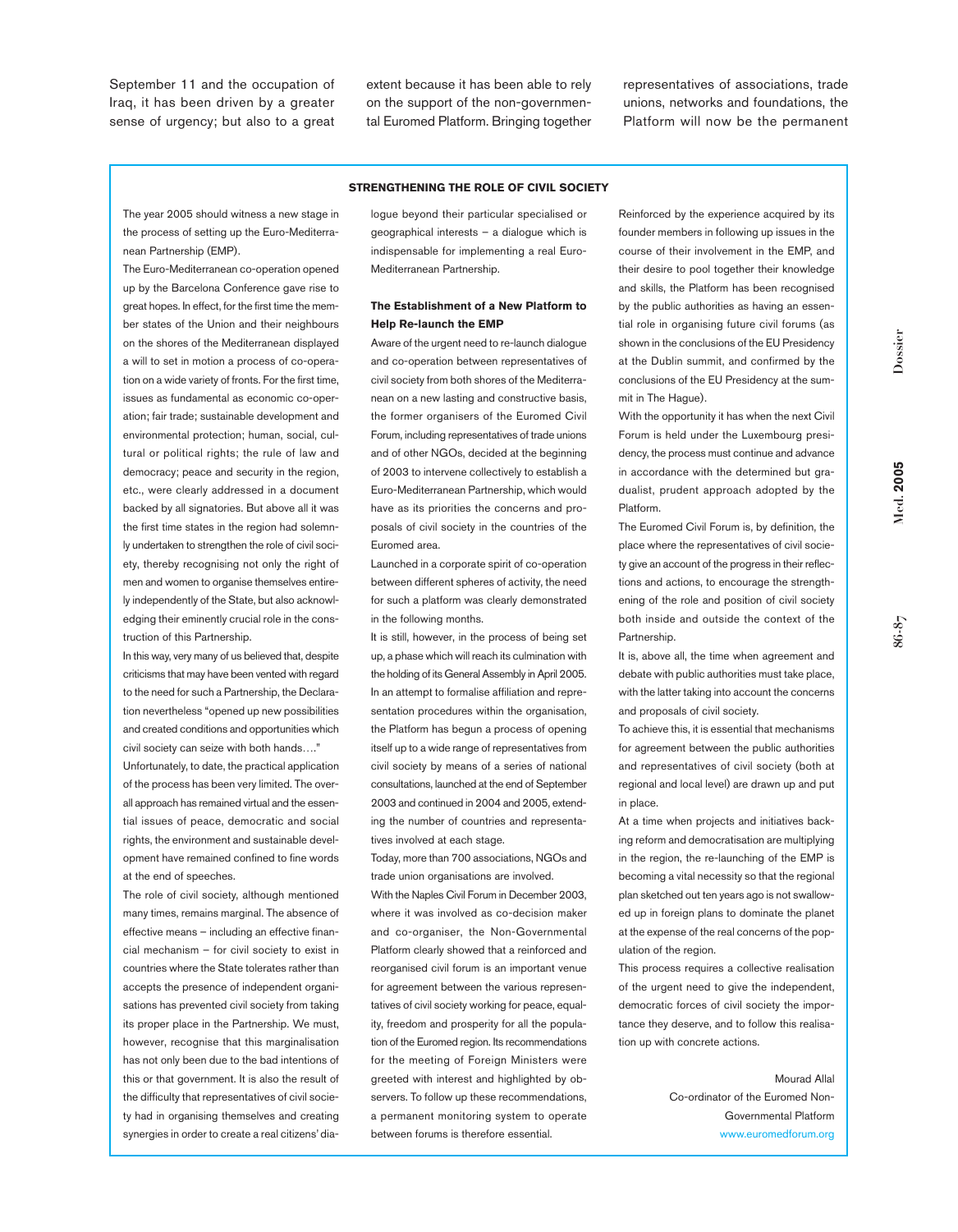liaison body for agents in the independent sector between meetings of the Civil Forum.

It has therefore taken ten years for an emerging and fragmented, if not divided, society to be given a voice in a Euro-Mediterranean Partnership put in place by the European Union, and resting largely in the hands of governments. Although its establishment has been slow and is still far from complete, the Platform has been built on an interdisciplinary foundation which provides its strength. In bringing together various Euro-Mediterranean co-operation networks, from environmentalists to supporters of human rights, from militant women to cultural operators, it has set itself up as a voice that is independent and critical of the institutional partnership, whilst remaining open to dialogue with the public authorities. Indirectly, then, the Platform has been a success for the Partnership which led to its creation. The European Commission has understood this and has, from now on, agreed (limited) financial support for the Platform, whose role has also been officially mentioned in the declarations of the Euro-Mediterranean Foreign Affairs ministers' meeting in December 2003 under the Dutch presidency. As with other areas, the non-governmental Platform will give its opinion on the Partnership's cultural performance.

## **Spring 2004 : Publication of the Report Known as 'the Wise Men's report'**

Culture, which had so narrowly missed not being included at all in the Declaration of Barcelona, was finally subjected in 2003, at the request of President Prodi, to the scrutiny of a group known as the 'High Level Advisory Group.' Officially entitled 'Dialogue between Peoples and Cultures in the Euro-Mediterranean Area,' their report, published at the beginning of 2004, offers a suggestive analysis of the urgent need and importance of communication and exchange in the current Euro-Mediterranean and world political context, while empty formulas, incomprehension, dashed hopes and irrational fears bounce across the Mediterranean.

- It might have been better if the title of the publication had insisted on the principle of co-operation, as opposed to the worthy sentiments evoked by the essentially meaningless expression "cultural dialogue," which, as the High Level Advisory Group themselves recognised, in fact contributes to create an immediate feeling of estrangement. In fact, the use of the expression "cultural dialogue" only tends to reinforce the very concept of "conflict of civilisations"which it seeks to condemn.

- It would have been preferable if recommendations for action had been presented not as a list but as an articulated set of action plans and priorities addressed to specific representatives;
- It might have been expected that this group of respectable figures, rather than working in a vacuum, found a way of listening to the younger generation, the fate of whom they are so concerned about:

The High Level Advisory Group's report at least has the merit of existing and offering, ten years after Barcelona, a renewed political reflection on the basis of the Mediterranean Partnership. Widely circulated, the report has unfortunately not really been used as an instrument for debate outside a few zealously prepared conventional meetings in Brussels. This is deeply regrettable. One of the reasons for the silence surrounding this report is perhaps due to the demands it makes, since politicians do not have the will or means to take account of them at the moment. The discussion going on about the future Euro-Mediterranean Foundation is perhaps another reason for this. President Prodi, in fact, did not await the Wise Men's recommendations to start the negotiations to establish the Foundation.

# **November 2004: Creation of the Anna Lindh Foundation for Dialogue between Cultures and Civilisations**

After long negotiations, in November 2004, the Euromed Inter-ministerial Committee, meeting under the Dutch presidency, approved the statutes of the Anna Lindh Foundation for Dialogue between Cultures and Civilisations. It will be established on the basis of an "Egyptian-Swedish" tandem in Alexandria, in the premises of the "great"library, but with an annexe at the Swedish Institute. The ministers agreed to facilitate and promote the Foundation's activities by supporting participation by civil society in their countries and by translating their political involvement into substantial financial contributions, as specified in the conclusion of the meeting of Euro-Mediterranean Foreign Ministers in The Hague on 29th and 30th November 2004.

Announced in Valencia, the Foundation saw the light two years later. Ten years after Barcelona, the "third strand" of the Euro-Mediterranean Partnership produced an "institution" that could give it a new dynamism. But it must be recognised that the Foundation's birth was not only accompanied by positive signs:

- Its independence is not on the agenda, and the Foundation will remain – one dares to hope that this will only be for a limited time – under the control of the Euromed inter-ministerial Committee and therefore of Governments.
- Its capacity for action is limited: 11 millions euros to date, for three years, coming from the European Union and governments in various forms.
- Aiming at regional and trans-Mediterranean co-operation, the Foundation functions in terms of national representation, which risks giving an advantage to institutional agents to the detriment of independent operators in the cultural world.

The recommendations of the High Level Advisory Group's report have, then, not been followed by the Euromed Committee and the Commission. However, the Foundation now exists and, despite its teething troubles, it is going to attract a lot of attention. It defines itself as a network of networks. If the national networks it is going to be associated with are really networks of operators; if they are going to be capable of mobilising the agents around Euro-Mediterranean co-operation; if they take up more than a decorative place in the Foundation, then they will really be able to bring this Foundation alive and make it the engine bringing together action and reflection, which is so necessary in a still very fragmented Euro-Mediterranean cultural space.